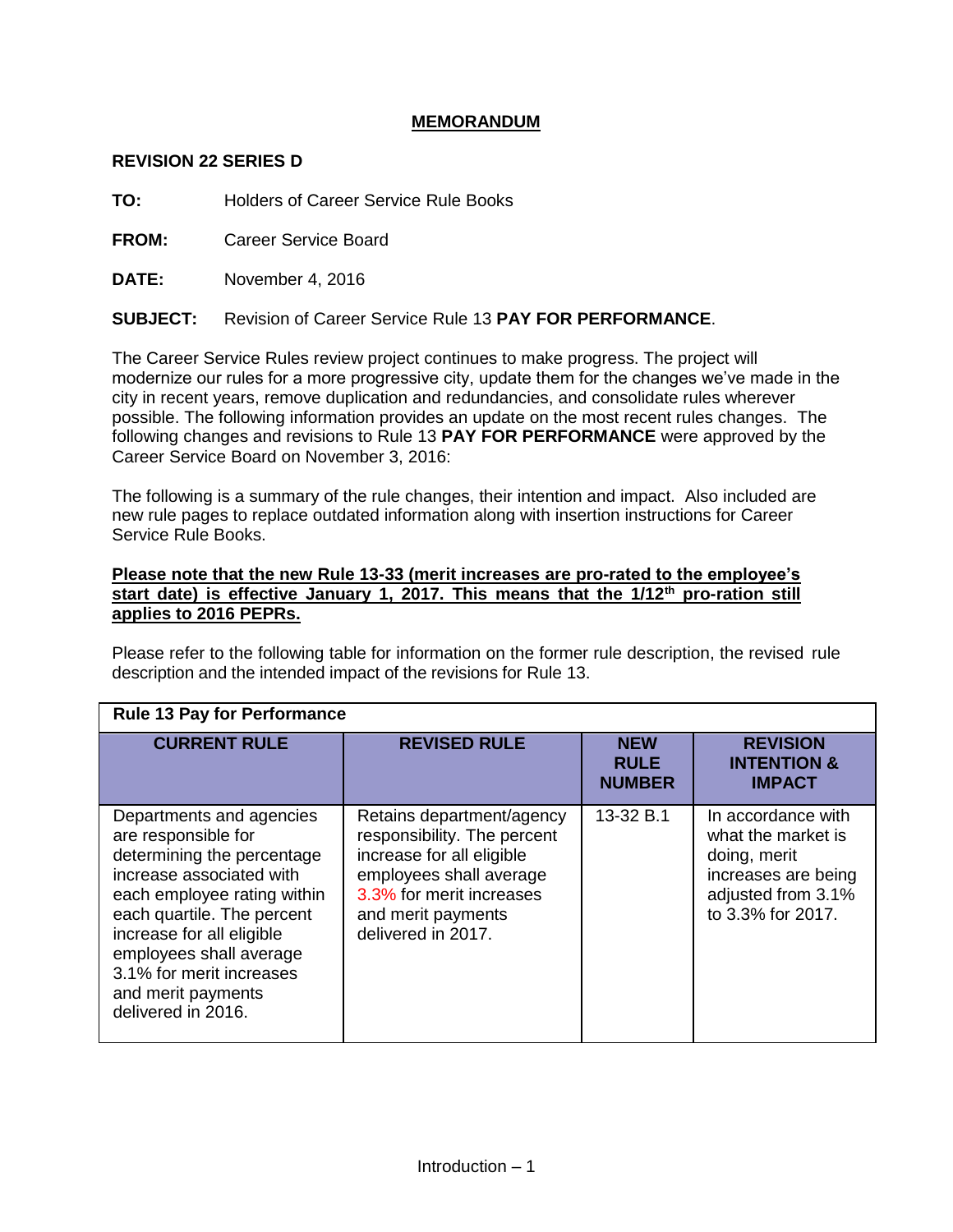| <b>Rule 13 Pay for Performance</b>                                                                                                                                                                                                                                                                                                                                                               |                                                                                                                                                                                                              |                                            |                                                                                                                                                                                                                  |  |
|--------------------------------------------------------------------------------------------------------------------------------------------------------------------------------------------------------------------------------------------------------------------------------------------------------------------------------------------------------------------------------------------------|--------------------------------------------------------------------------------------------------------------------------------------------------------------------------------------------------------------|--------------------------------------------|------------------------------------------------------------------------------------------------------------------------------------------------------------------------------------------------------------------|--|
| <b>CURRENT RULE</b>                                                                                                                                                                                                                                                                                                                                                                              | <b>REVISED RULE</b>                                                                                                                                                                                          | <b>NEW</b><br><b>RULE</b><br><b>NUMBER</b> | <b>REVISION</b><br><b>INTENTION &amp;</b><br><b>IMPACT</b>                                                                                                                                                       |  |
| <b>New Rule</b>                                                                                                                                                                                                                                                                                                                                                                                  | When there is a change to<br>13-32 B.2.<br>an employee's pay rate on<br>the same effective date as<br>the merit increase, the<br>merit increase will always<br>be applied before the other<br>pay change(s). |                                            | This is the current<br>practice. Putting<br>this in rule provides<br>a formal way of<br>communicating and<br>ensuring<br>consistency in<br>practice.                                                             |  |
| <b>Outdated Table</b>                                                                                                                                                                                                                                                                                                                                                                            | New Table                                                                                                                                                                                                    | 13-32 C.<br>Merit<br>Table: 1.             | New table to be<br>inserted into the<br>rule.                                                                                                                                                                    |  |
| Employees hired after<br>January in the previous year<br>shall have their merit<br>increase and/or merit<br>payment reduced by 1/12 <sup>th</sup><br>for the number of months<br>after January their hire or<br>re-hire date occurs. For<br>instance, employees hired<br>in February shall have their<br>merit increase and/or merit<br>payment for that year<br>reduced by 1/12 <sup>th</sup> . | Employees hired after<br>January 1 and on or before<br>September 30 will have<br>their merit increase pro-<br>rated to the employee's<br>start date.                                                         | 13-33                                      | Workday will be<br>able to calculate<br>pro-rations on the<br>day of hire.<br>NOTE: This is<br>effective January 1,<br>2017. This means<br>that the 1/12 <sup>th</sup><br>requirement still<br>applies to PEPRs. |  |
| New Rule                                                                                                                                                                                                                                                                                                                                                                                         | An employee's merit<br>increase shall not be<br>included as part of another<br>pay change, and must be<br>applied as a separate merit<br>increase.                                                           | 13-34 B.                                   | To clarify what<br>happens when an<br>increase such as<br>promotion occurs,<br>and to ensure<br>consistency in<br>practice.                                                                                      |  |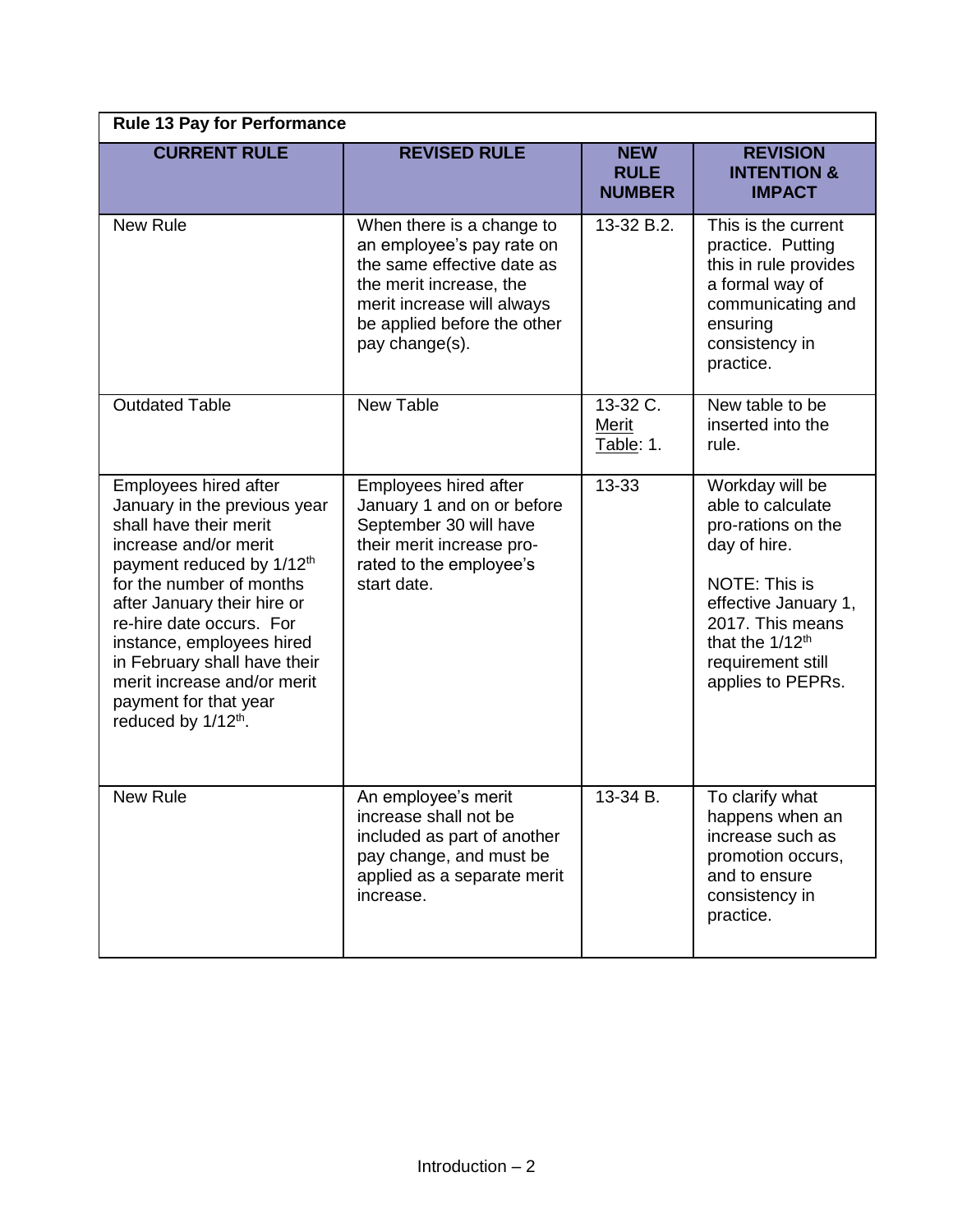| <b>Rule 13 Pay for Performance</b>                                                                          |                                                                                                                                                                                                                                                                                              |                                            |                                                                                                                                                                                                                                                                                                                                                                                                                                                                              |  |
|-------------------------------------------------------------------------------------------------------------|----------------------------------------------------------------------------------------------------------------------------------------------------------------------------------------------------------------------------------------------------------------------------------------------|--------------------------------------------|------------------------------------------------------------------------------------------------------------------------------------------------------------------------------------------------------------------------------------------------------------------------------------------------------------------------------------------------------------------------------------------------------------------------------------------------------------------------------|--|
| <b>CURRENT RULE</b>                                                                                         | <b>REVISED RULE</b>                                                                                                                                                                                                                                                                          | <b>NEW</b><br><b>RULE</b><br><b>NUMBER</b> | <b>REVISION</b><br><b>INTENTION &amp;</b><br><b>IMPACT</b>                                                                                                                                                                                                                                                                                                                                                                                                                   |  |
| Requires discipline for<br>supervisors who fail to meet<br>deadlines for processing<br>performance reviews. | Requires<br>agencies/departments to<br>follow the merit timeline<br>schedule.                                                                                                                                                                                                                | 13-35                                      | This language was<br>carried over from<br>when merit<br>increases were<br>effective on an<br>employee's<br>anniversary date.<br>Merit increases for<br>an entire agency or<br>department must be<br>submitted according<br>to the schedule in<br>order to be<br>processed timely<br>with payroll.<br>Removal of this<br>language does not<br>prevent a<br>department from<br>disciplining a<br>supervisor who fails<br>to carry out his/her<br>assigned<br>responsibilities. |  |
| <b>New Rule</b>                                                                                             | Retroactive pay changes<br>shall not extend back into<br>the prior fiscal year. In<br>extraordinary<br>circumstances an<br>appointing authority may<br>request retroactivity back<br>into the prior year, which<br>requires approval by the<br><b>OHR Executive Director or</b><br>designee. | 9-30 B                                     | Retroactivity may<br>affect salary quartile<br>placement and<br>requires an<br>employee's merit<br>increase or merit<br>payment to be<br>recalculated. This<br>also affects<br>funding/budgets for<br>prior years after the<br>year has already<br>been closed out.<br>Adding to Rule 9<br>since this affects all<br>pay changes, not<br>just merit.                                                                                                                         |  |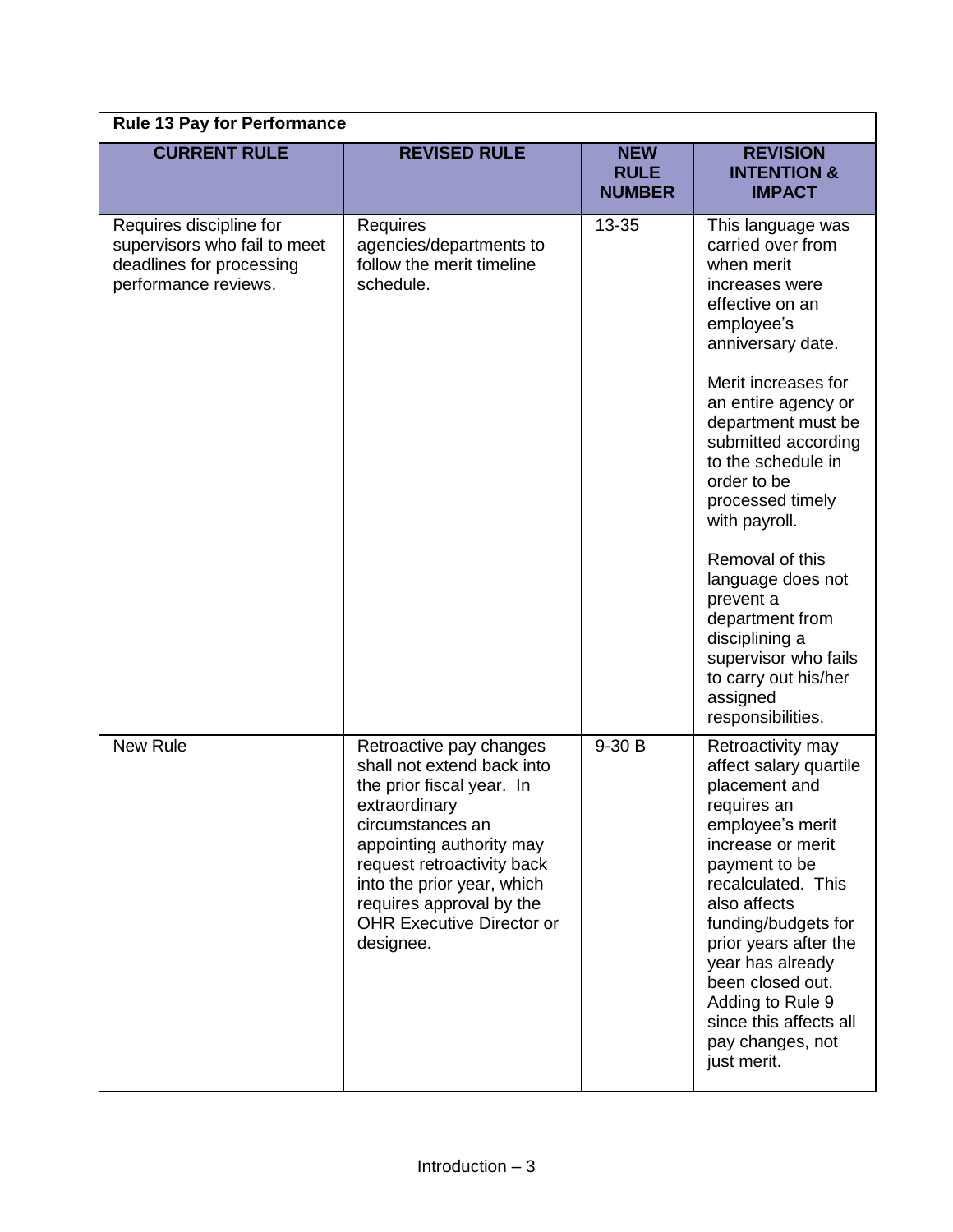|                                                              | <b>Page Number</b>                                                 | <b>Issuance Dates</b>                                                                                                   |  |
|--------------------------------------------------------------|--------------------------------------------------------------------|-------------------------------------------------------------------------------------------------------------------------|--|
| Remove:                                                      |                                                                    |                                                                                                                         |  |
| <b>Entire Rule 13,   13-1 and 13-2</b><br>including Appendix | $13 - 3$<br>13-4 and 13-5<br>$13-6$<br>$13.A.-1$<br>$9 - 3$        | January 13, 2016<br>February 12, 2016<br>January 13, 2016<br>February 12, 2016<br>January 13, 2016<br>November 18, 2015 |  |
| <b>Replace with:</b><br>including Appendix                   | <b>Entire Rule 13,   13-1 through 13-6</b><br>$13.A.-1$<br>$9 - 3$ | November 7, 2016                                                                                                        |  |

# **PLEASE INSERT IN YOUR RULE BOOK AS SOON AS POSSIBLE. THANK YOU.**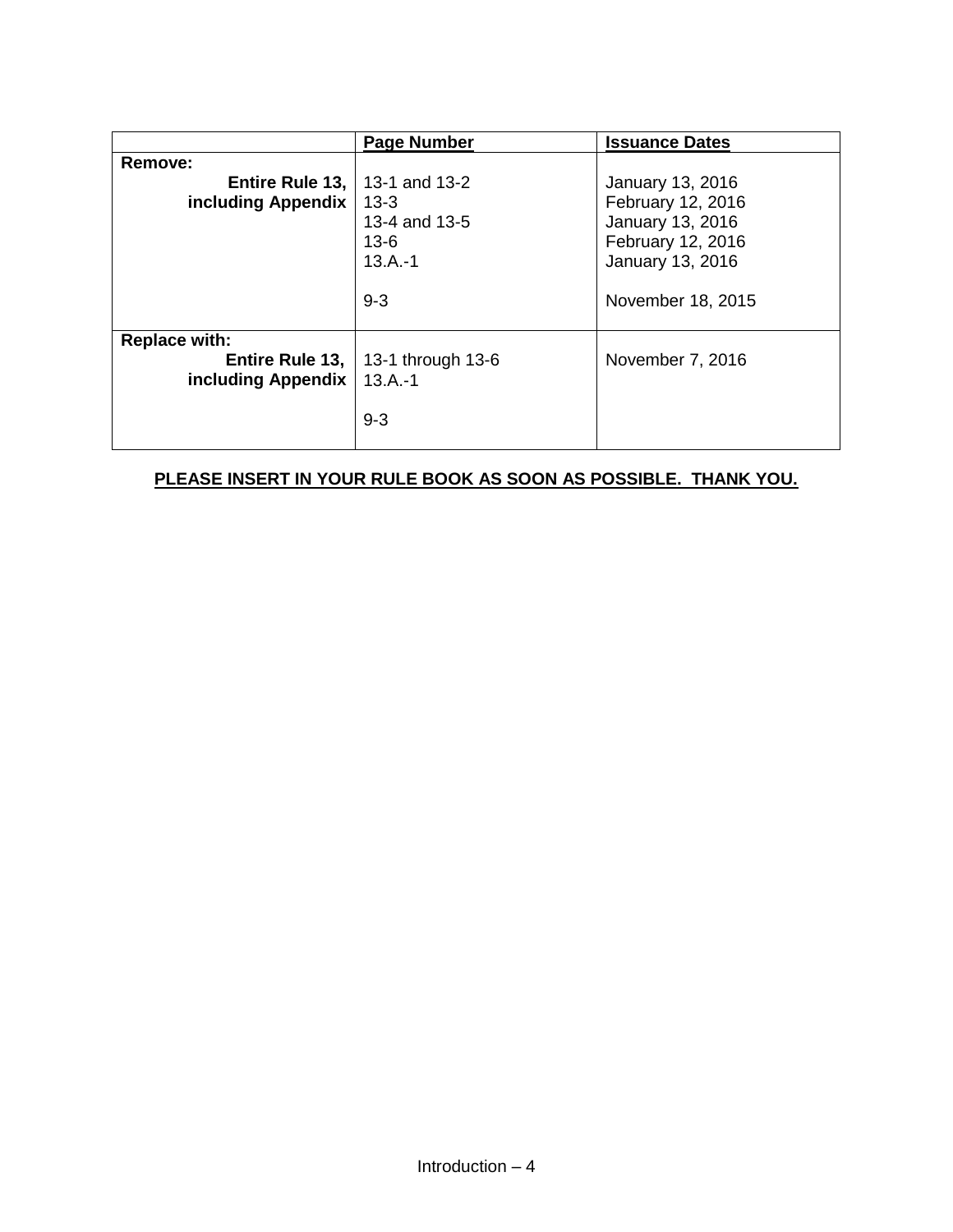# **RULE 13 PAY FOR PERFORMANCE**

(Revised January 1, 2017; Rule Revision Memo 22D)

#### Purpose statement:

The purpose of this rule is to explain the Performance Enhancement Program ("PEP") and how the individual performance of eligible Career Service employees is evaluated, reported and rewarded with merit increases and merit payments.

### Section 13-10 Definitions:

- A. Eligible Employee: All Career Service employees are eligible for merit increases and merit payments as provided in this Rule, except:
	- 1. On-call employees;
	- 2. Employees holding positions in the Training pay schedule, which only has one pay rate;
	- 3. Employees who hold positions in classifications contained in the Undersheriff pay schedules; and
	- 4. Employees hired in the Career Service after September 30th of the previous year. (Revised July 31, 2015; Rule Revision Memo 13D)
- B. Merit Increase: Periodic increase to an employee's base rate of pay as determined by an employee's performance rating and location in the applicable pay range.
- C. Merit Payment: Lump sum payment is a percentage of an employee's current annual base salary. A merit payment will not increase an employee's base rate of pay.
- D. Performance Improvement Plan ("PIP"): A document which may be used at any time during an employee's evaluation period to supplement the employee's PEP Plan that may include, but is not limited to, levels of performance that must be achieved to obtain a successful rating, current performance deficiencies, support that may be provided by the department or agency, actions the employee must take to address the performance deficiencies, and a timeline for completion of the actions.

#### Section 13-20 Performance Enhancement Program

#### 13-21 Purpose

The purposes of the PEP is to outline job expectations, establish performance outcomes and measures, encourage and support professional development, provide ongoing performance feedback, and evaluate performance in a timely manner.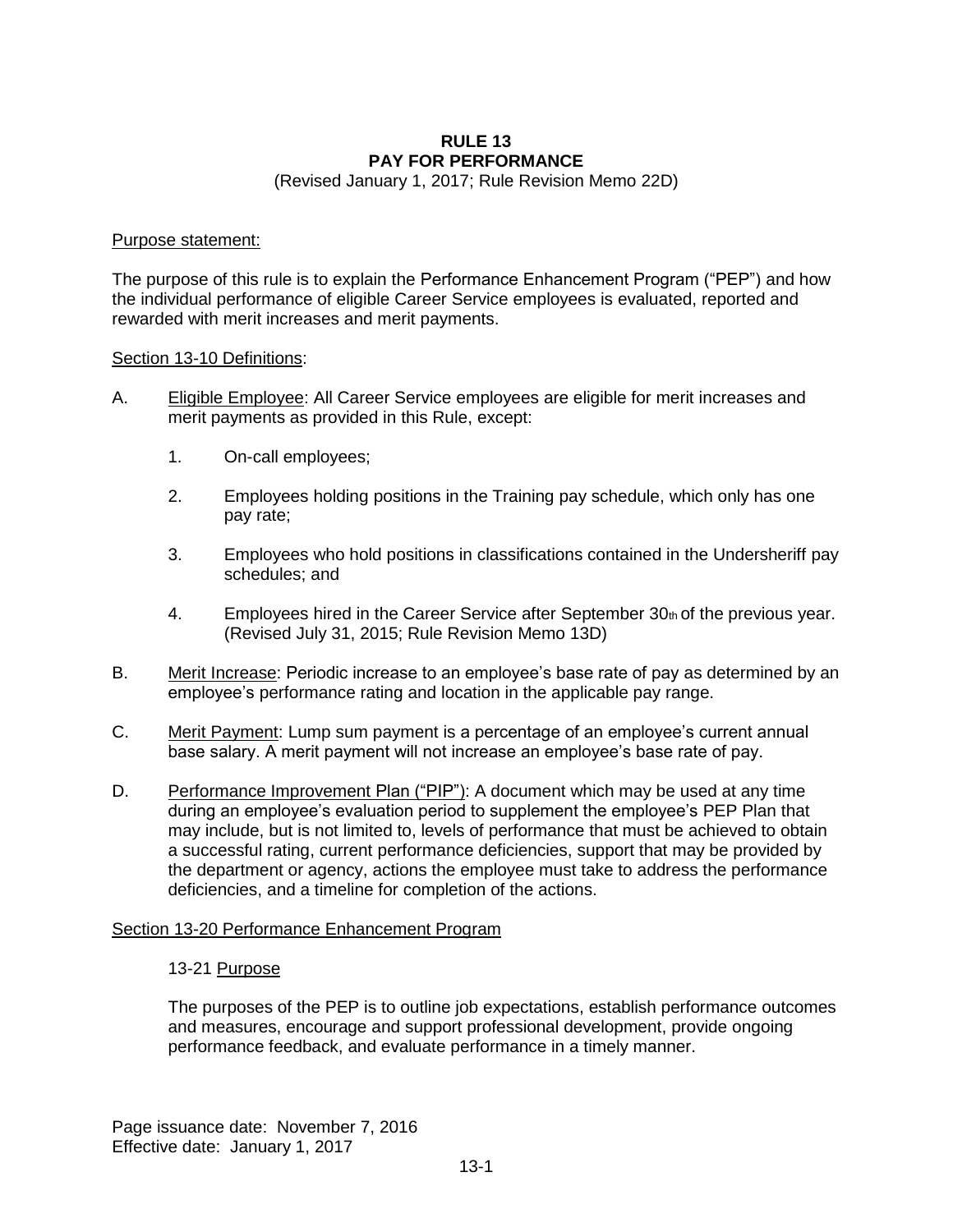# 13-22 Written PEP Plan

Upon appointment to a position, or the assignment of substantially different duties, an eligible employee's supervisor shall provide the employee with a written PEP plan setting forth the performance outcomes and measures against which an employee's performance is evaluated every year.

# 13-23 Performance Reviews

- A. All eligible employees shall have their performance for the previous calendar year formally evaluated and rated in a written performance review PEP Report ("PEPR"). This evaluation shall occur once every year according to the schedule attached as Appendix A.
	- 1. Eligible employees who have been absent from their position for less than a calendar year shall have their performance evaluated based on the time they were present at work.
	- 2. Eligible employees who have been on a leave of absence from their position for all of the preceding calendar year shall have their pay adjusted to reflect what they would have received with a "Successful" merit increase set at the mid-point of the applicable range for the quartile containing the employee's pay rate.

## 13-24 Interim PEPRs

(Revised July 31, 2015; Rule Revision Memo 13D)

- A. Whenever an eligible employee changes supervisors, an interim PEPR should be completed by the employee's former supervisor. If the change in supervisors is the result of the employee's former supervisor terminating employment with the City, the next level manager should complete the interim PEPR. The interim PEPR shall cover the period from the beginning of the year until the effective date of the change in supervisors.
- B. The employee's current supervisor should make reasonable efforts to obtain an interim PEPR or a documented review of the employee's performance prior to the change in supervisors. However, if an employee's former supervisor or next level manager fails to complete an interim PEPR and submit it to the current supervisor or the employee's current supervisor is unable to obtain a documented performance review prior to the deadline by which the current supervisor must complete the employee's PEPR, the employee will receive a rating of "Successful" for the performance period under the former supervisor.
- C. The employee's current supervisor shall prepare a PEPR for the entire calendar year. This performance rating should take into account the performance rating on the interim PEPR and/or the documented performance review and the employee's current performance in proportion to the time spent in each assignment. However, nothing herein shall prevent an employee from receiving an overall annual rating higher or lower than the rating given on the interim PEPR and/or the documented performance review.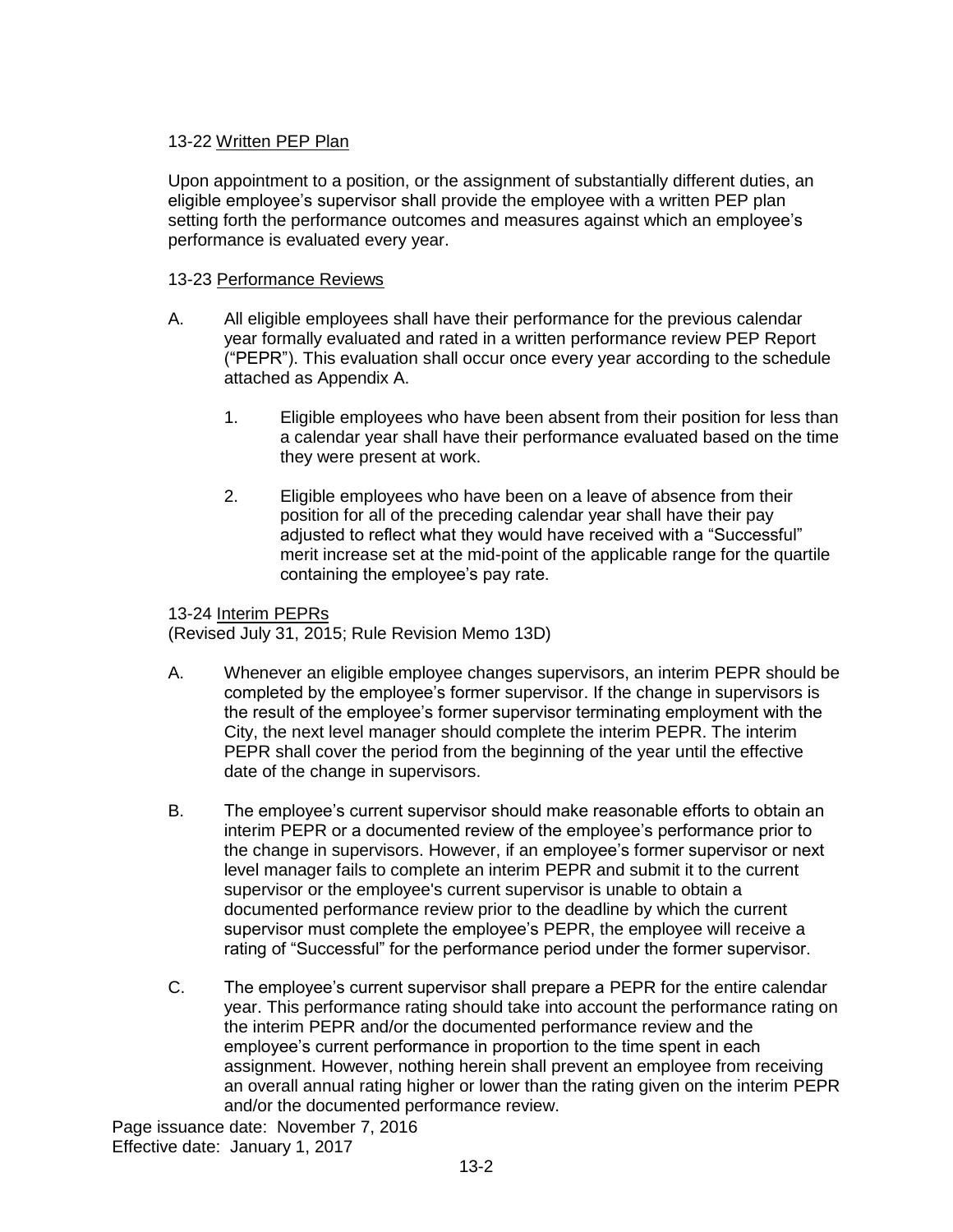# Section 13-30 Performance Review Process

### 13-31 Performance Ratings

- A. An eligible employee's overall performance shall be evaluated in an employee's review as one of the following:
	- 1. Failing: Work does not meet expectations in most, if not all, areas.
	- 2. Below expectations: Meets many, but not all job requirements. Outcomes are generally less than expected, with improvement required in one or more specific areas.
	- 3. Successful: Consistently achieved performance standards.
	- 4. Exceeds expectations: Consistently performs well above expected job requirements. Outcomes frequently surpass expectations.
	- 5. Outstanding: Consistently delivers outcomes not often achieved by others; always exceeds standards.
- B. "Failing" Rating Procedure:
	- 1. If an eligible employee's annual performance evaluation rating is expected to be "Failing," the department or agency shall advise the employee of the expected rating a reasonable time in advance, but not less than seven (7) calendar days prior to the date of the meeting scheduled to review the employee's PEPR, and shall allow representation at the meeting to review the PEPR in accordance with the provisions of Rule 16 **CODE OF CONDUCT AND DISCIPLINE**. (Revised February 12, 2016; Rule Revision Memo 18D)
	- 2. The employee shall be provided with a PIP no later than ten (10) calendar days after the date the PEPR is reviewed with the employee.

13-32 Merit Increases and Merit Payments (Revised January 1, 2016; Rule Revision Memo 17D)

A. The funding for merit increases and merit payments is provided in the annual appropriation ordinance. The pay increase associated with a particular performance rating shall be reviewed annually and adjusted as necessary to reflect prevailing practices in the community. The award of merit increases and merit payments is contingent upon this annual appropriation being approved by City Council and the Mayor. In case of a conflict between ordinance and these rules, the ordinance will prevail.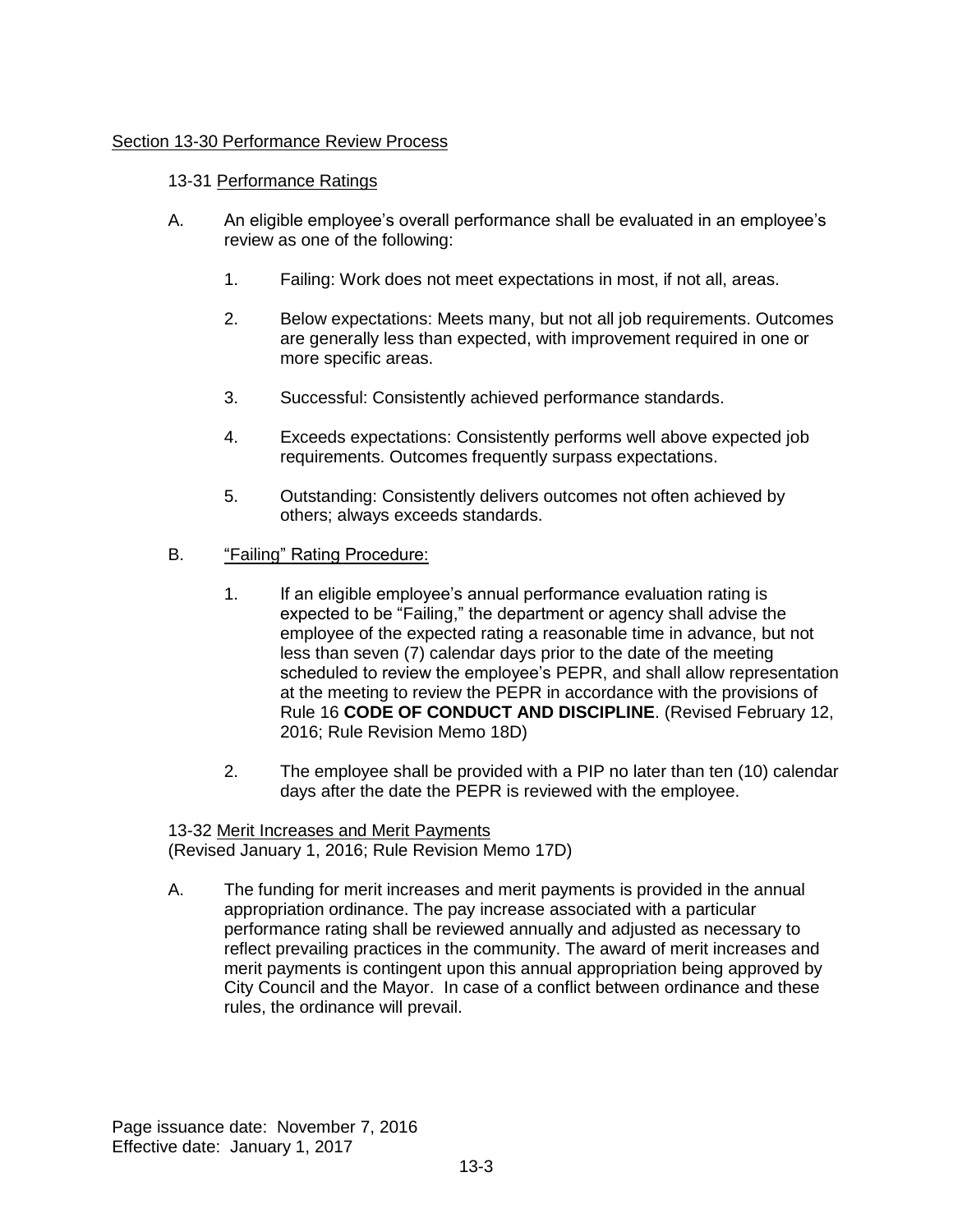- B. 1. Departments and agencies are responsible for determining the percentage increase associated with each employee rating within each quartile. The percent increase for all eligible employees shall average 3.3% for merit increases and merit payments delivered in 2017.
	- 2. When there is a change to an employee's pay rate on the same effective date as the merit increase, the merit increase will be applied before any other pay rate change(s).
- C. Merit Table:
	- 1. Eligibility for merit increases and merit payments is based on an eligible employee's overall annual performance rating as measured by a PEPR and the quartile in which the employee's salary is found in accordance with the following table:

| <b>Performance Rating</b><br>Category | <b>Merit Increases</b><br>for Salaries in the<br><b>1st Quartile</b> | <b>IMerit Increases for</b><br>Salaries in the<br>2nd Quartile | <b>Merit Increases</b><br>3rd Quartile | <b>Merit Increases</b><br>for Salaries in the for Salaries in the<br><b>4th Quartile</b> | <b>Salaries at</b><br>or Above<br>Pay Range<br><b>Maximum</b> |
|---------------------------------------|----------------------------------------------------------------------|----------------------------------------------------------------|----------------------------------------|------------------------------------------------------------------------------------------|---------------------------------------------------------------|
| 5. Outstanding                        | $3.7 - 4.5%$                                                         | $4.3 - 5.1%$                                                   | $3.7 - 4.5\%$                          | $3.1 - 3.9%$                                                                             | $2.5\% - 3.3\%$<br>Lump Sum<br>Merit<br>Payment               |
| 4: Exceeds Expectations               | $3.1 - 3.9%$                                                         | $3.7 - 4.5%$                                                   | $3.1 - 3.9%$                           | $2.5 - 3.3%$                                                                             | $1.9\% - 2.7\%$<br>Lump Sum<br>Merit<br>Payment               |
| 3: Successful                         | $2.5 - 3.3%$                                                         | $3.1 - 3.9%$                                                   | $2.5 - 3.3%$                           | 1.9-2.7%                                                                                 | 0.0%                                                          |
| 2: Below Expectations                 | $0.0\%$                                                              | $0.0\%$                                                        | $0.0\%$                                | $0.0\%$                                                                                  | $0.0\%$                                                       |
| 1: Failing                            | $0.0\%$                                                              | $0.0\%$                                                        | $0.0\%$                                | $0.0\%$                                                                                  | 0.0%                                                          |

- 2. No eligible employee shall receive a merit increase that exceeds the range maximum of the pay grade assigned to the employee's job classification. If the application of this sub-paragraph results in an employee receiving a merit increase that is less than the percentage increase awarded to the employee, the employee shall receive the difference between the merit increase awarded and the merit increase received in the form of an additional merit payment.
- D. In the case of a declared fiscal emergency by the Mayor, and upon the request of the Mayor, there will be no merit increases or merit payments awarded for increments of at least one year. During the declared fiscal emergency appointing authorities, managers and supervisors shall complete PEPRs for eligible employees, but no merit increases or merit payments will be awarded during this time.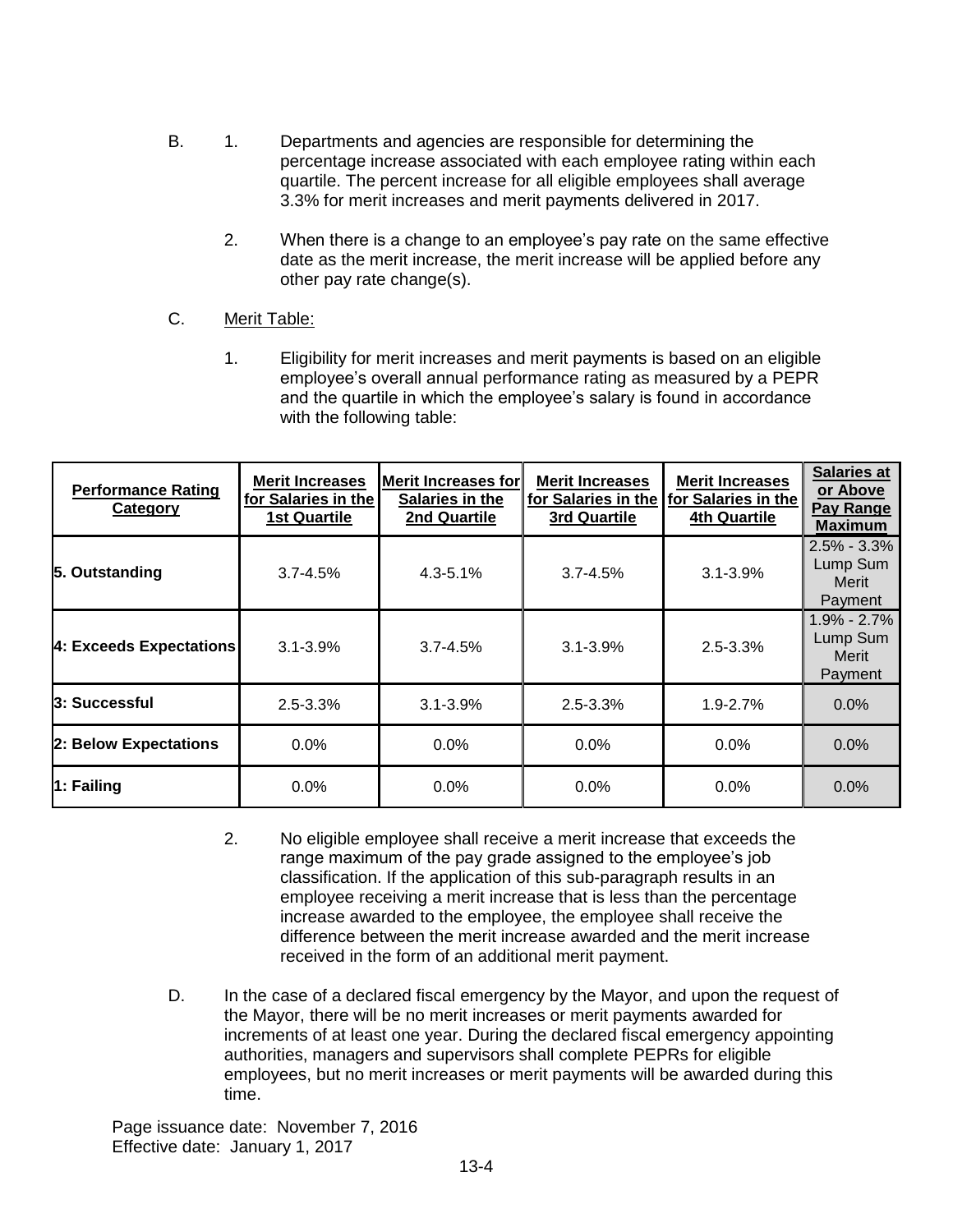# 13-33 Pro-ration for New Hires

Employees hired after January 1st and on or before September 30th will have their merit increase pro-rated to the employee's start date.

### 13-34 Effective Date of Merit Increase

- A. Merit increases and merit payments will be calculated from an employee's annual base salary as of the Saturday before the first Sunday of the calendar year and be effective on the first Sunday of the calendar year for eligible employees who were employed in the Career Service on December 31<sup>st</sup> of the previous year.
- B. An employee's merit increase shall not be included as part of another pay change (such as a promotional increase), and must be applied as a separate merit increase.

### 13-35 Performance Review Schedule

Departments and agencies shall submit proposed merit increases and merit payments to the Office of Human Resources ("OHR") as provided in the schedule attached as Appendix A.

#### 13-36 Review of PEPR with Employee

Each employee's written performance review shall be reviewed with the employee as provided in the schedule attached as Appendix A.

#### 13-37 Official Records

The annual performance review and any supporting documentation shall be made a permanent part of the employee's official personnel record.

#### 13-38 Discipline

The written performance review and/or PIP(s) may be used as a basis for disciplinary action under Rule 16 **CODE OF CONDUCT AND DISCIPLINE**, up to and including dismissal, if an employee's performance fails to comport with the standards set forth in any of these documents. (Revised February 12, 2016; Rule Revision Memo 18D)

#### 13-39 Grievances and Appeals Relating to Performance Reviews

- A. An eligible employee may grieve any performance rating pursuant to Rule 18 **DISPUTE RESOLUTION**.
- B. An eligible employee may appeal a grievance of a "Failing" rating in accordance with Rule 19 **APPEALS**. Appeals of grievances of other ratings are not permitted.
- C. An eligible employee may not grieve or appeal any other aspect of the PEP.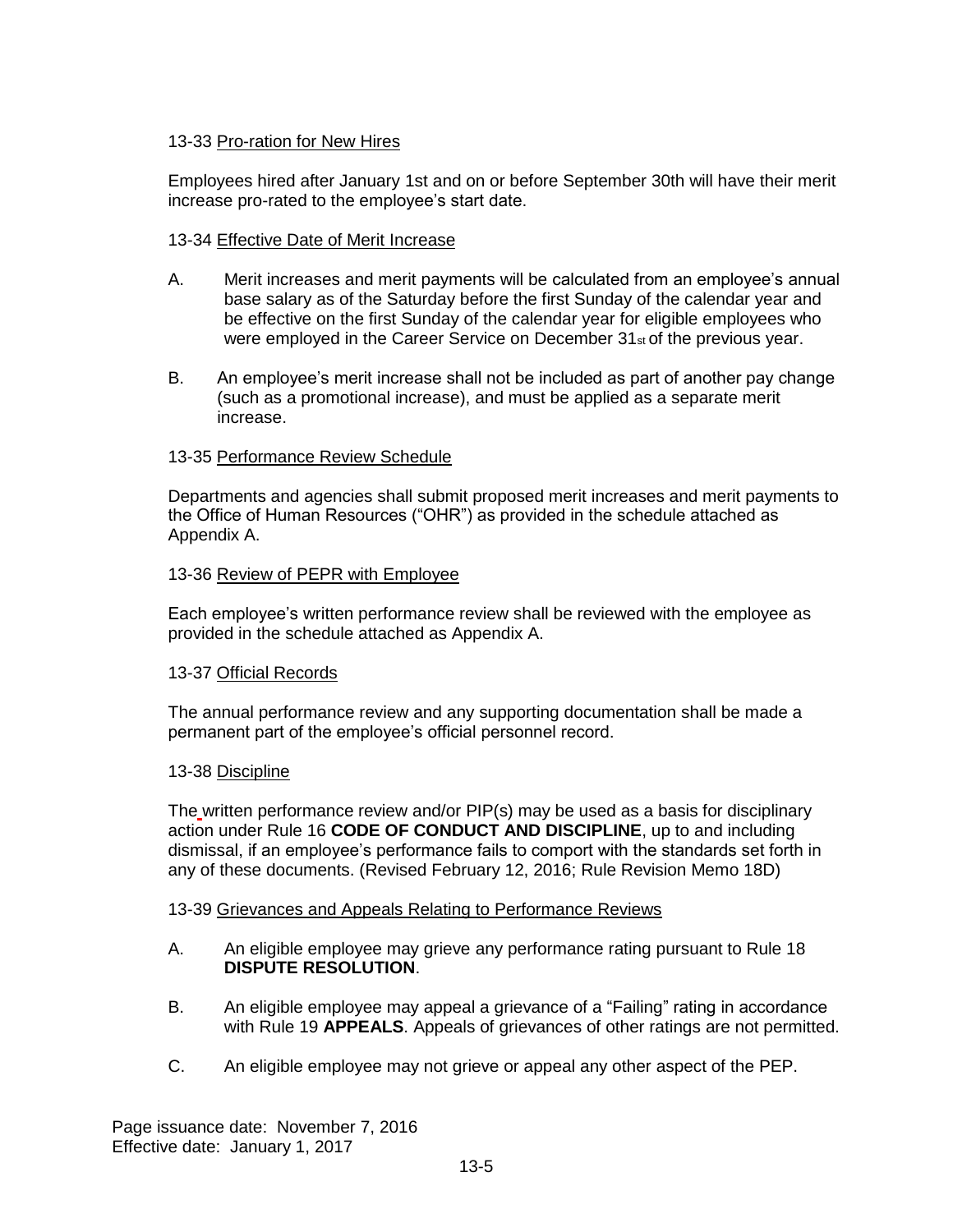# **APPENDIX 13.A**

# **2016 PERFORMANCE REVIEW SCHEDULE**

| <b>DUE DATE</b>          | TASK                                                                                                                                                                                                                                                                                                                                                           |
|--------------------------|----------------------------------------------------------------------------------------------------------------------------------------------------------------------------------------------------------------------------------------------------------------------------------------------------------------------------------------------------------------|
| <b>December 16, 2016</b> | Deadline for performance evaluations for the<br>2016 calendar year to be completed by<br>supervisors and managers.                                                                                                                                                                                                                                             |
| <b>January 13, 2016</b>  | Deadline for appointing authorities to submit<br>merit increase and merit payment<br>recommendations to the OHR. All eligible<br>employees must be accounted for in these<br>recommendations. The percent increase for all<br>eligible employees in a department or agency<br>should average 3.3% for merit increases and<br>merit payments delivered in 2017. |
| <b>February 24, 2017</b> | Merit increases and merit payments appear on<br>employee paychecks.                                                                                                                                                                                                                                                                                            |
| March 10, 2017           | Merit increases and merit payments are paid<br>retroactively for the period from January 1 <sup>st</sup><br>until March 10th.                                                                                                                                                                                                                                  |

This Appendix is provided for informational purposes and is not considered a part of the Rules.